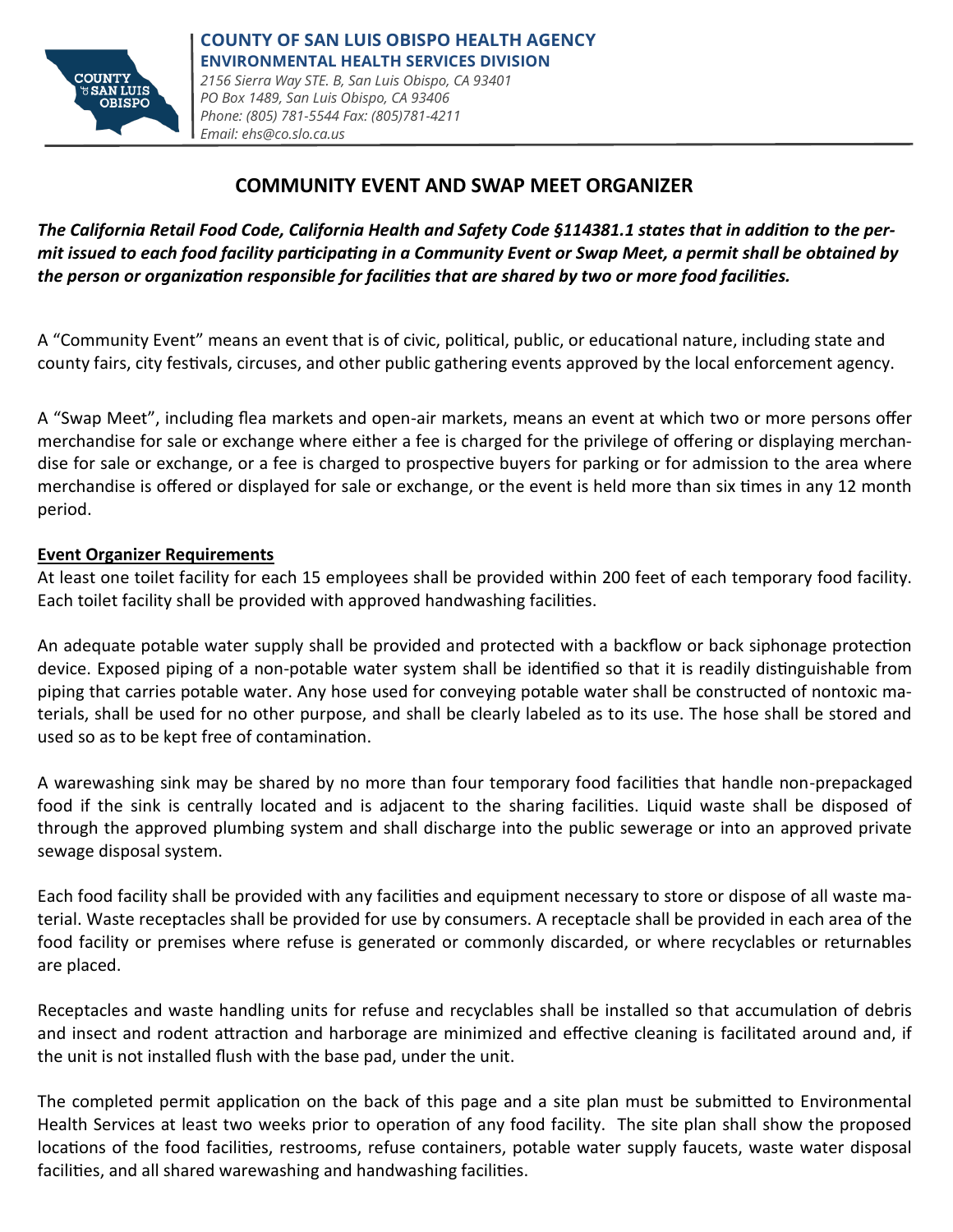

### **COUNTY OF SAN LUIS OBISPO HEALTH AGENCY ENVIRONMENTAL HEALTH SERVICES DIVISION**

*2156 Sierra Way STE. B, San Luis Obispo, CA 93401 PO Box 1489, San Luis Obispo, CA 93406 Phone: (805) 781-5544 Fax: (805)781-4211 Email: ehs@co.slo.ca.us*

### **COMMUNITY EVENT ORGANIZER PERMIT APPLICATION**

### **COMMUNITY EVENT INFORMATION**

| <b>EVENT NAME</b>                                                                                                                                                                                                                                                                 |  |  |  |
|-----------------------------------------------------------------------------------------------------------------------------------------------------------------------------------------------------------------------------------------------------------------------------------|--|--|--|
|                                                                                                                                                                                                                                                                                   |  |  |  |
|                                                                                                                                                                                                                                                                                   |  |  |  |
|                                                                                                                                                                                                                                                                                   |  |  |  |
|                                                                                                                                                                                                                                                                                   |  |  |  |
| REPRESENTS A NONPROFIT/ CHARITABLE ORGANIZATION                                                                                                                                                                                                                                   |  |  |  |
|                                                                                                                                                                                                                                                                                   |  |  |  |
|                                                                                                                                                                                                                                                                                   |  |  |  |
| <b>CONTACT INFORMATION</b>                                                                                                                                                                                                                                                        |  |  |  |
|                                                                                                                                                                                                                                                                                   |  |  |  |
|                                                                                                                                                                                                                                                                                   |  |  |  |
|                                                                                                                                                                                                                                                                                   |  |  |  |
|                                                                                                                                                                                                                                                                                   |  |  |  |
| <b>ON-SITE INFORMATION</b>                                                                                                                                                                                                                                                        |  |  |  |
|                                                                                                                                                                                                                                                                                   |  |  |  |
|                                                                                                                                                                                                                                                                                   |  |  |  |
| **Attach a list of the Food Vendors and Mobile Food Facilities and their contact information that are expected to be at the event. Food<br>vendors without Multiple Event Temporary or Mobile Food Facility Permits must apply for and obtain a Health Permit prior to operating. |  |  |  |
| HOT WATER PROVIDED YES NO                                                                                                                                                                                                                                                         |  |  |  |
| RESTROOM MAINTENANCE RESPONSIBLE PARTY                                                                                                                                                                                                                                            |  |  |  |
| DESCRIBE VENDERS' WASTE WATER DISPOSAL (NOTE: DISPOSAL BY STORM DRAIN IS NOT ALLOWED)                                                                                                                                                                                             |  |  |  |
|                                                                                                                                                                                                                                                                                   |  |  |  |
| THIS IS NOT A PERMIT TO OPERATE. YOU MUST OBTAIN WRITTEN APPROVAL FROM ENVIRONMENTAL HEALTH SERVICES BEFORE OPERATING.<br>APPLICATIONS SUBMITTED WITHOUT PAYMENT WILL BE REJECTED.                                                                                                |  |  |  |
| <b>FOR OFFICE USE ONLY</b>                                                                                                                                                                                                                                                        |  |  |  |
| DATE RECEIVED_______________RECEIVED BY________________ASSIGNED TO________________________________ENTERED BY_____________ENTERED DATE__                                                                                                                                           |  |  |  |
|                                                                                                                                                                                                                                                                                   |  |  |  |
| VETERAN EXEMPT    PAPERWORK ATTACHED    YES<br>    NONPROFIT: TAX ID #<br><b>NO</b>                                                                                                                                                                                               |  |  |  |

PR# PR# SR# SR# SR# FA# FA# AND SAND SR# INVOICE NUMBER

INSPECTOR APPROVED \_\_\_\_\_\_\_\_\_\_\_\_\_\_\_\_\_\_\_\_\_\_\_\_\_\_\_\_\_\_\_\_\_\_\_\_\_\_\_\_\_\_\_\_\_\_\_\_\_\_\_\_\_\_ DATE \_\_\_\_\_\_\_\_\_\_\_\_\_\_\_\_\_\_\_\_\_\_\_\_\_\_\_